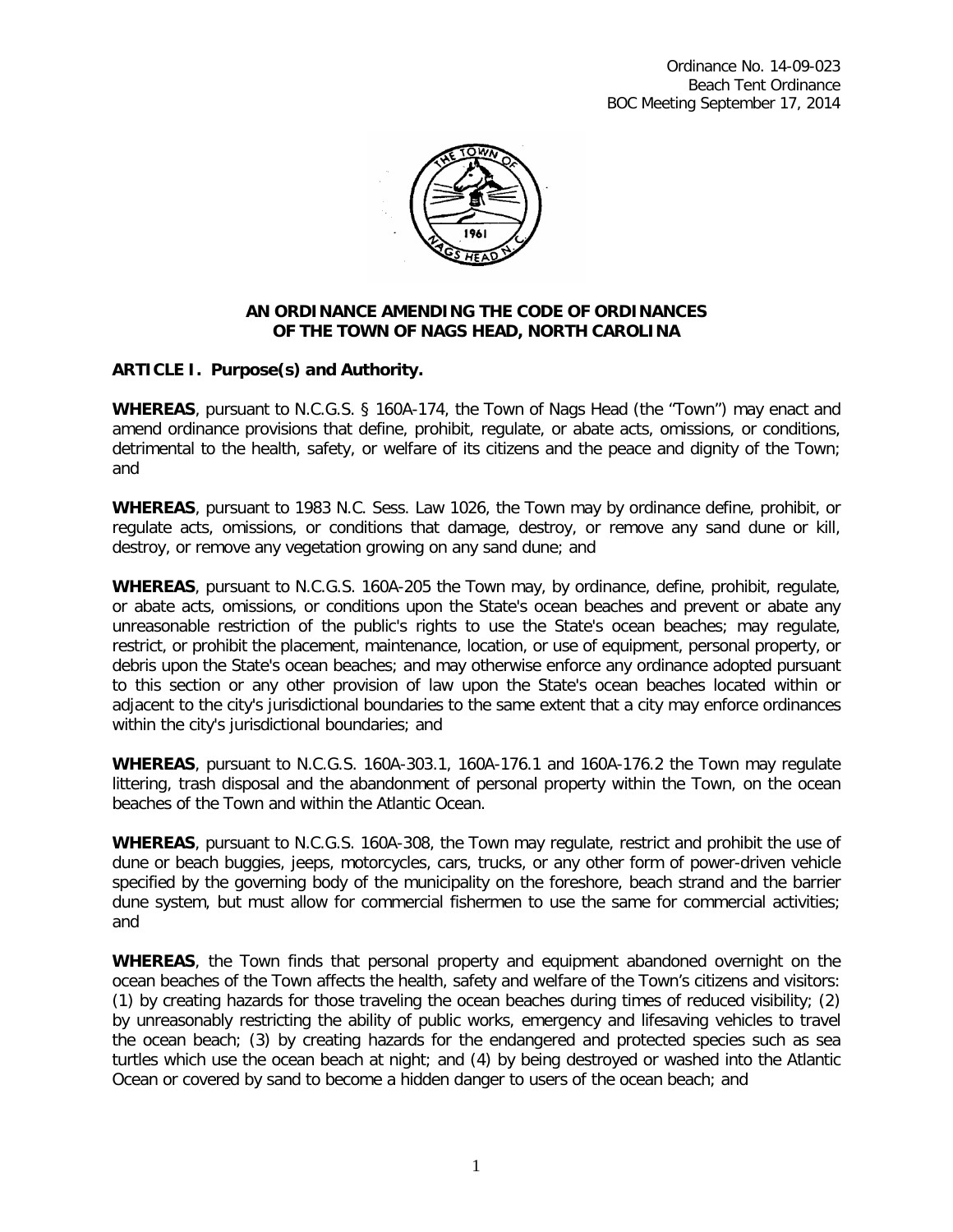**WHEREAS**, the Town further finds that that personal property and equipment abandoned overnight on the ocean beaches of the Town unreasonably restricts the public's rights to the customary free use and enjoyment of the State's ocean beaches, which rights remain reserved to the people of this State as provided in G.S. 77-20(d); and

**WHEREAS**, the Town further finds that personal property and equipment abandoned overnight on the ocean beaches of the Town is a form of littering; and

**WHEREAS**, the Town further finds that personal property, equipment and debris on the ocean beach adversely affects the public health, safety and welfare when the property, equipment or debris: (1) unreasonably restricts the ability of public works, emergency and lifesaving vehicles to travel the ocean beach; or (2) impedes the Town's ability to provide adequate ocean rescue service by obstructing the line of sight to the water from lifeguard stands or other surveillance areas; and

**WHEREAS**, the Town further finds that excessive piling of sand or digging of holes in the sand of the ocean beaches of the Town affects the health, safety and welfare of the Town's citizens and visitors: (1) by creating hazards for those traveling the ocean beaches during times of reduced visibility; (2) by unreasonably restricting the ability of public works, emergency and lifesaving vehicles to travel the ocean beach; (3) by creating hazards for endangered and protected species such as sea turtles which use the beach at night; and (4) be creating the possibility of collapse of the sand upon users of the ocean beach, particularly children; and

**WHEREAS**, the Town further finds that in accordance with the findings above it is in the interest of and not contrary to the public's health, safety, morals and general welfare for the Town to amend the Town's Code of Ordinances (the "Town Code") as stated below.

# **ARTICLE II. Construction.**

For purposes of this ordinance amendment, underlined words (underline) shall be considered as additions to existing Town Code language and strikethrough words (strikethrough) shall be considered deletions to existing language. Any portions of the adopted Town Code which are not repeated herein, but are instead replaced by an ellipses ("...") shall remain as they currently exist within the Town Code.

# **ARTICLE III. Amendment of Town Code.**

**NOW, THEREFORE, BE IT ORDAINED** by the Board of Commissioners of the Town of Nags Head, North Carolina:

**PART I.** That the Town Code, is hereby amended by adding a section, to be numbered Town Code Sec. 8-8. Unattended and unsafe equipment, personal property and debris on the ocean beach prohibited., which such section reads as follows:

(a) It shall be prohibited for any person to leave unattended equipment, personal property, or debris, including, but not limited to, beach tents, canopies, umbrellas, awnings, chairs, and sporting nets, on the ocean beaches of the Town between 8 p.m. and 7 a.m. daily.

(b) It shall be prohibited for any person to place any item on the beach which: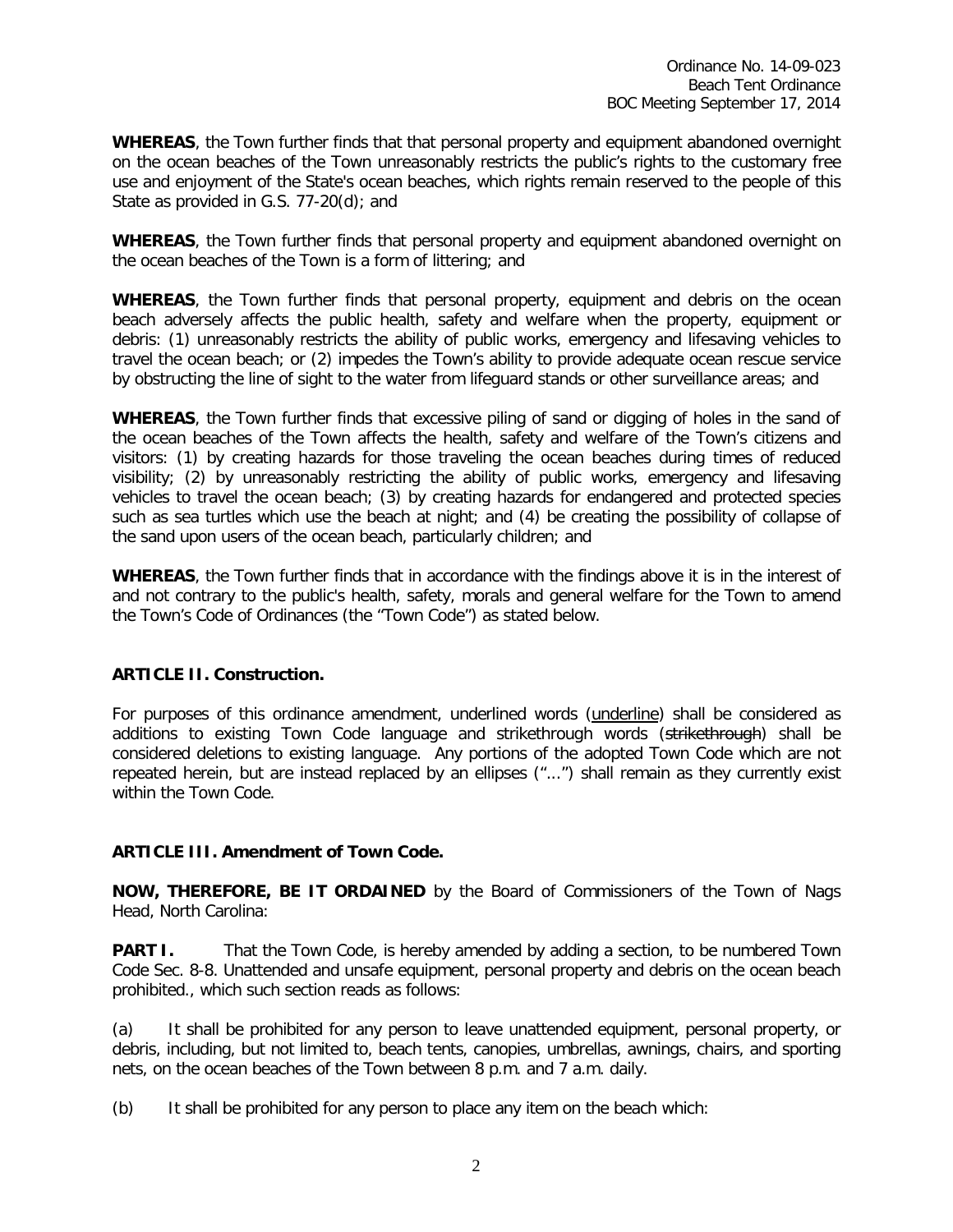- 1. Unreasonably restricts, prevents or disrupts the passage of public works, emergency or ocean rescue vehicles, or the public; or
- 2. Impedes or obstructs the line of sight to the Atlantic Ocean from lifeguard stands or other surveillance areas used by ocean rescue personnel.

(c) Remedies. Violations of this section shall be subject to the penalties described in Town Code section 1-6 (b). Additionally, violations of this section shall result in the classification of unattended equipment, personal property or debris as abandoned property, litter or unsafe property and said property may be removed by the Town.

(d) *Exceptions*. The town manager may grant exceptions to this section for limited duration special events or other reasons in the general public interest upon presentation of a written request outlining the reasons for the exception and providing a plan for addressing safety issues associated with the request. This section shall not be applicable to development, beach restoration or nourishment, construction or similar activities occurring upon the ocean beach pursuant to and incompliance with all necessary permits issued by the local, state and/or federal agencies having jurisdiction over the work. This section shall not be construed to apply to the removal of permanent residential or commercial structures and appurtenances thereto.

**PART II.** That the Town Code, is hereby amended by adding a section, to be numbered **Town Code Sec. 8-9. Excessive and unsafe digging or piling of sand on the ocean beach prohibited.**, which reads as follows:

(a) It shall be prohibited for any person to alter the ocean beach by digging or mounding of sand that:

- 1. Substantially or permanently alters the contour or shape of the ocean beach or any sand dune;
- 2. Remains unattended at night for any period of time or during the day for more than one (1) hour without restoring the beach to its original condition;
- 3. Unreasonably restricts, prevents or disrupts the passage of public works, emergency or ocean rescue vehicles, or the public; or
- 4. Creates a hazard for those traveling the ocean beach during times of reduced visibility or otherwise cannot reasonably be seen and recognized as a hazard by users of the ocean beach;
- 5. Creates hazards for endangered and protected species such as sea turtles which use the beach at night;
- 6. Creates the possibility of collapse of the sand upon users of the ocean beach, particularly children; or
- 7. Otherwise creates an unreasonably dangerous condition for the users of the ocean beach.